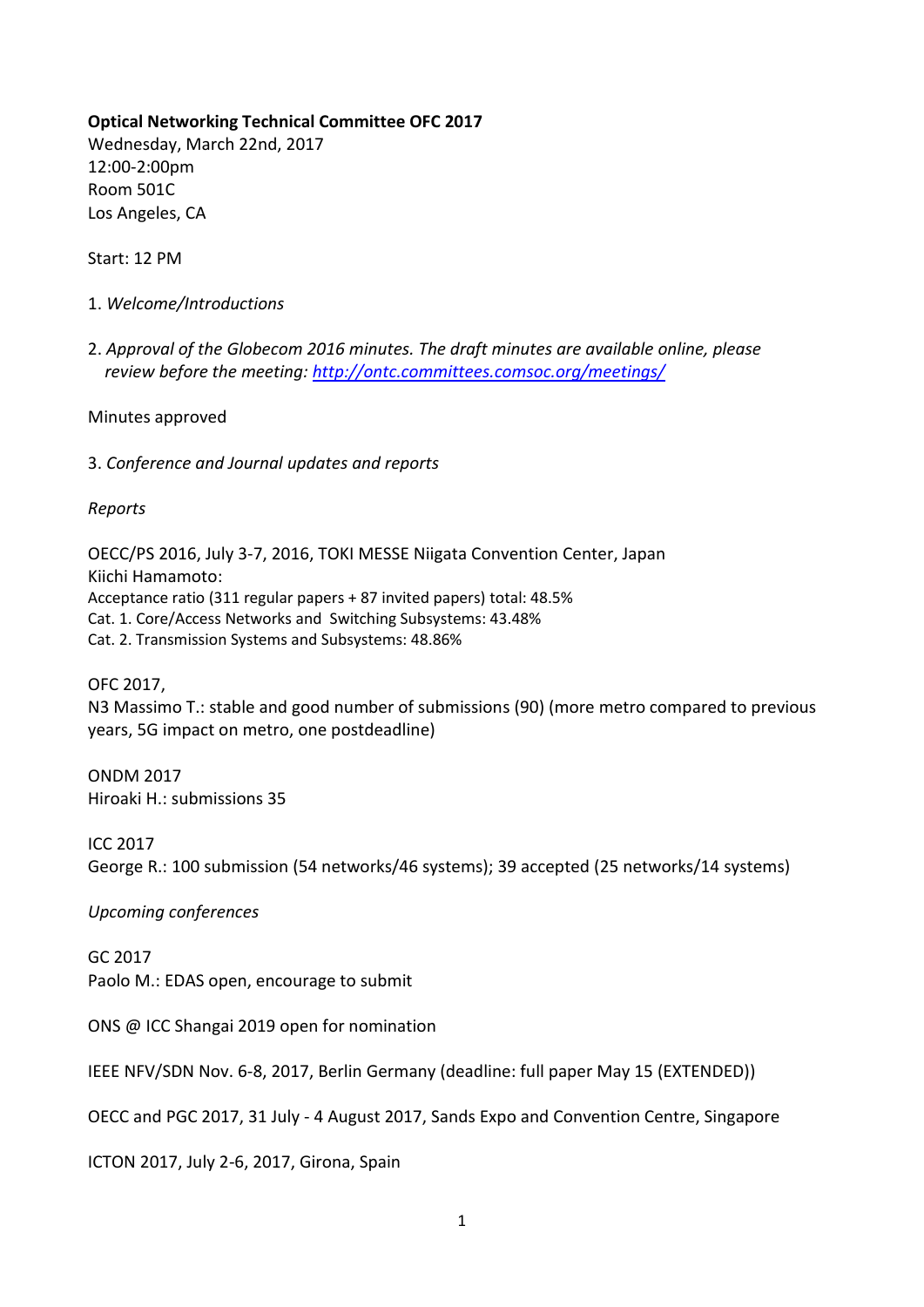OSA Advanced Photonics Congress (Photonic Networks and Devices Photonics in Switching), July 24-27, 2017, New Orleans,

*Journals*

*Reports*

OSN 2016 Fabio Neri Best Paper Award

A. Bononi. P. Serena, A. Morea, G. Picchi, "Regeneration Savings in Flexible Optical Networks with a New Load-Aware Reach Maximization." Vol. 19, pp. 123-134

M. Imran, M. Collier, P. Landais, K, Katrinis, "Performance Evaluation of Hybrid Optical Switch Architecture for Data Center Networks." Vol. 21, pp. 1-15Fabio Nero Best paper award

Process for assigning it: nominations by associate editors and decision based on download and some additional criteria

JOCN special issue for highly scored papers of ONS @ ICC 2016 [https://www.osapublishing.org/jocn/journal/jocn/feature\\_announce/ONSOWC2016.cfm](https://www.osapublishing.org/jocn/journal/jocn/feature_announce/ONSOWC2016.cfm) Walter C.: Walter Cerroni and Zabih Ghassemlooy are guest editors. The authors of the top-ranked papers from the ICC 2016 ONS Symposium and OWC Workshop were invited to submit extended versions of their work. 12 submissions were received, 6 on networks, 6 on systems. The first review round is almost complete and 5 submissions have already received the first decision. The publication target is the July 2017

## *Upcoming journal issues*

issue.

OSN Special Issue: "Optimization of Wired and Wireless Optical Networks" Submission deadline: June 1, 2017

Special issue of OFC 2017 for JOCN

Robert D.: Invitation process is as follows. OFC subcommittees select papers -> chosen papers sent to JOCN -> JOCN negotiates with JLT which are appropriate -> JOCN sent invitations.

4. *Presentation by Prof. Pablo Pavon on his network planning tool and related start-up company*

Pablo Pavon startup www.e-lighthouse.com CEO Dr. Jesus Banegas Nunez Github.com/girtel/net2plan

## 5. *Discussion on emerging technologies and research directions*

Only a couple of people responded to invitation by George R.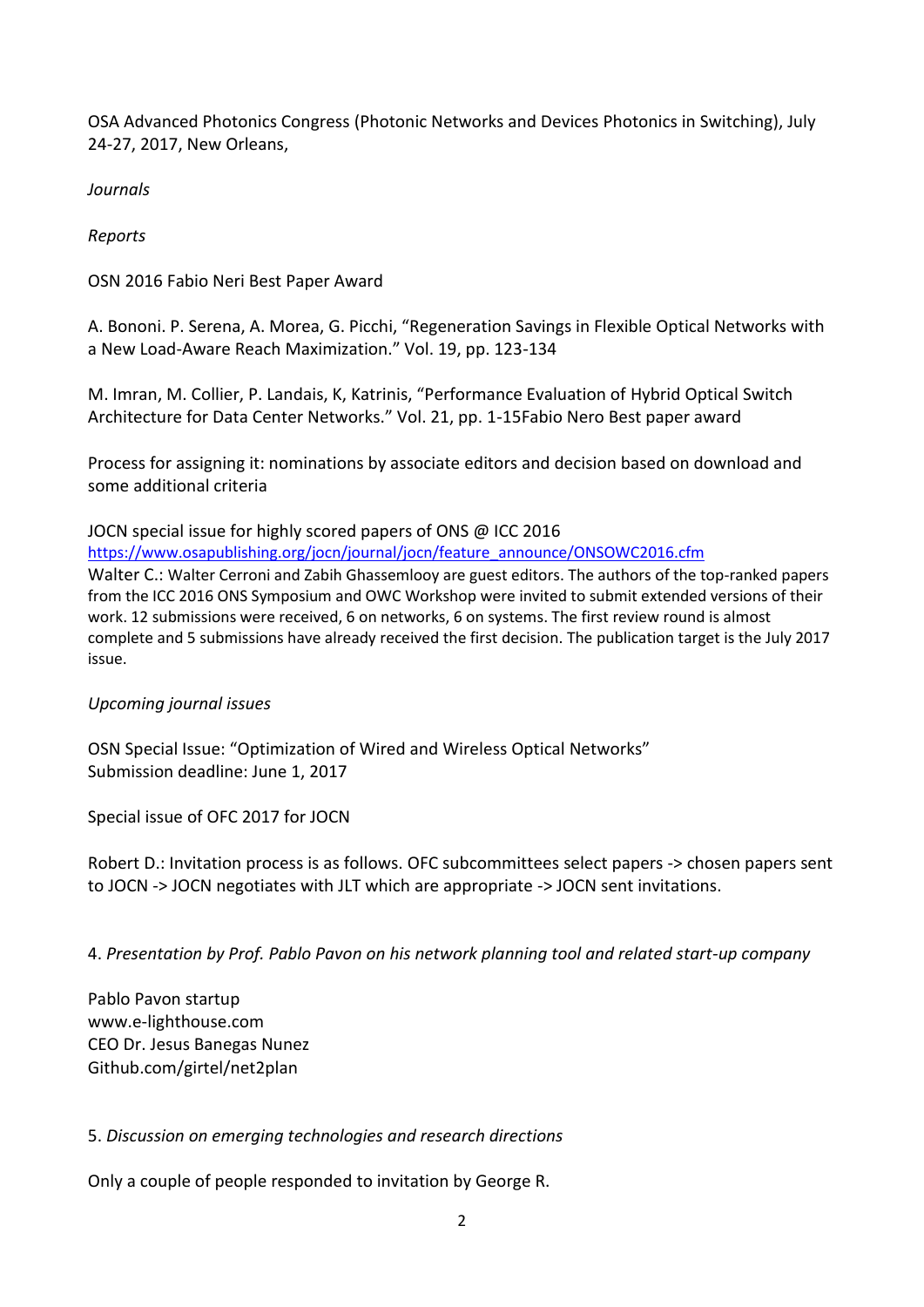Discussion is open during the meeting.

Following topics have been selected: SDN and NFV, open standards in coherent transmission, and routing & switching hardware, machine learning/data analytics for optical networks, optics in 5G (transport and optical technologies for MIMO, beamforming), small cell placement, technoeconomics, Spatial Division Multiplexing, free space optics/optical networking (backhaul/datacenter), fog computing and networking, security/optical in the optical domain, quantum cryptography, optical networks for datacenters

*6. Other business Call for nominations*

ONTC Secretary for 2018-19 Election to be held at ONTC meeting @ GC 2017 in Singapore

ONTC Awards – presented annually at GC Technical Achievement Outstanding Service

ONS Chairs for future GC/ICC Conferences

Comsoc Distinguished Lecturers Nomination deadline: September 30, 2017

IEEE Fellows ONTC endorsement

Jane S.: the Fellow Evaluation Committees of ComSoc and the Photonics Society receive the Endorsement Letters but not the Letters of Recommendation. The Letters of Recommendation are only seen by the IEEE Fellow Committee. The Endorsement Letters are used to verify the claims made on the nomination form (e.g., verify the role that the nominee had in a project, verify the nominee's impact). They are not to be treated as letters of recommendation – they should not be expressing an opinion of the nominee. Endorsements were created to benefit nominees from industry, where their work may be proprietary and not widely publicized, and where their colleagues may not be Fellows. Also note that endorsements that simply repeat what is on the nomination form are of little value.

Vincent C.: some issue with system nominations (letter of nominations do not go through the system), evaluation is based also on people from different topics, this year Comsoc committee no people from optics in the committee

Vincent C.: discussion about sharing reference letters among the ONTC members

End: 1.30PM